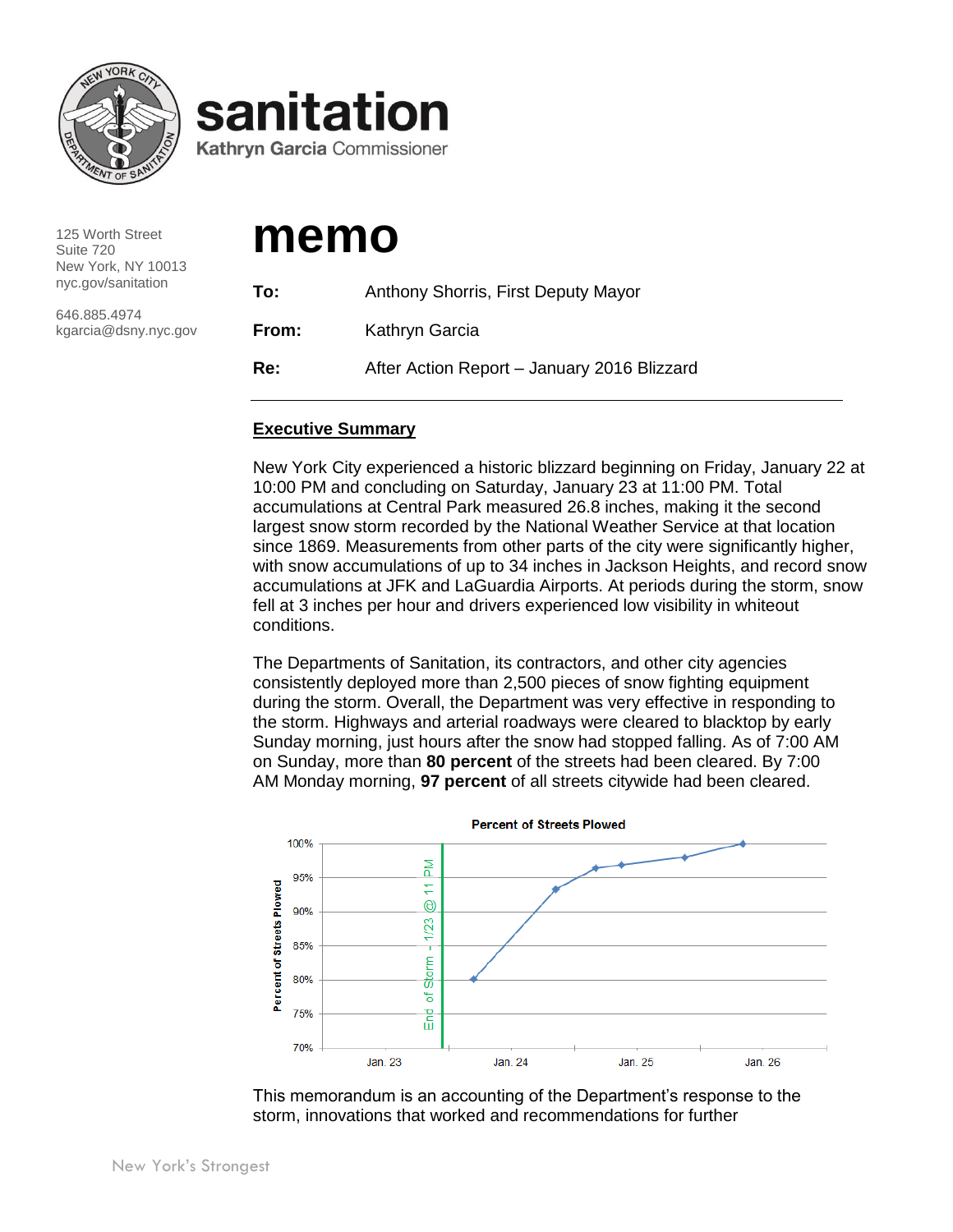#### improvement.

# **Pre-Season Planning**

For the 2015-2016 snow season, the Department redesigned snow routes in Queens, and that borough was added to the successful snow sector program. In the 2014-2015 snow season, the Department had deployed snow sector routes in Manhattan and Staten Island, as well as one district each in the Bronx, Brooklyn, and Queens. Sector routes combine streets formerly designated as secondary and tertiary into compact routes that keep plows on these streets from the start of the storm. The smallest roadway and dead end streets are assigned to haulster routes, which use smaller, more agile pieces of equipment. Keeping equipment in neighborhoods throughout the storm allowed plows to keep up with heavily accumulating snow in the majority of the city. However, in certain areas, the snow accumulated faster than the plows could keep up.

|                 | Salt<br><b>Spreaders</b> | <b>Haulsters</b> | <b>Plowable</b><br><b>Trucks</b> | <b>Front End</b><br>Loaders | <b>Skid Steers</b> | <b>Melters</b> | <b>TOTAL</b> | % of Total<br>Equipment |
|-----------------|--------------------------|------------------|----------------------------------|-----------------------------|--------------------|----------------|--------------|-------------------------|
| Manhattanl      | 65                       | 12               | 380                              | 37                          |                    | 10             | 515          | 16%                     |
| <b>Brooklyn</b> | 119                      | 22               | 706                              | 67                          | 15 <sub>1</sub>    |                | 938          | 29%                     |
| <b>Bronx</b>    | 82                       | 11               | 306                              | 41                          | 9                  |                | 454          | 14%                     |
| Queensl         | 173                      | 21               | 710l                             | 62                          | 12                 |                | 986          | 31%                     |
| Staten Island   | 58                       | 16               | 210                              | 29                          | 3                  |                | 320          | 10%                     |
| <b>Citywide</b> | 497                      | 82               | 2,312                            | 236                         | 50                 | 36             | 3,213        | 100%                    |

During the prior year, the Department increased its salt spreader fleet – large spreaders by 14% and small spreaders by 17% - to manage large storm events. The Department also continues to incorporate skid steers into the snow-fighting arsenal. A handful of streets, particularly in Brooklyn, required this equipment to maneuver in very tight blocks.

# **Weather**

On January 18, 2016, the Department received initial forecasts of a snow event for Friday into Saturday. During the course of the week, the forecasts changed in terms of timing, duration and snow accumulations. As of 7:00 AM on Friday, January 22, most forecasters, including the National Weather Service, were calling for snowfall in the 8 to 12 inch range.

On Friday evening, the North American Mesoscale model run predicted the storm would swing further north, leading the NWS and other forecasters to increase predicted snowfall totals to 12 to 18 inches. However, by Saturday it became clear that the storm would be much more intense, with increasing accumulation forecasts over the course of the day Saturday. The final snowfall accumulation in Central Park was 26.8 inches, the second largest storm total for that location since 1869. It was also the largest storm ever measured at both JFK and La Guardia airports.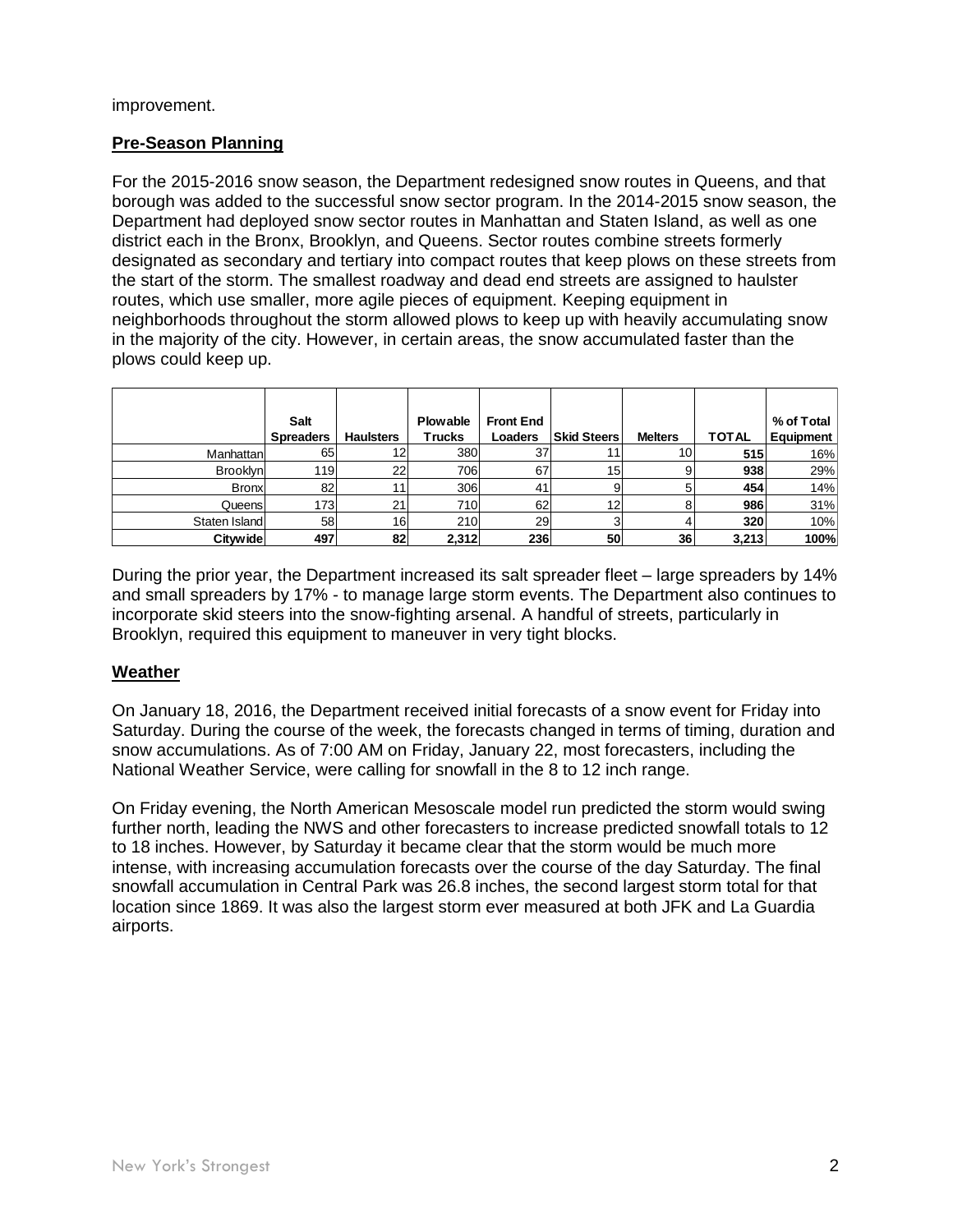

# **Planning and Staffing**

As the forecasts identified a very large snow event, the Department prepared staffing plans to split the force (for 24 hour coverage) and began attaching plows to all available equipment. By Friday evening all collection activities had ceased and spreaders were pre-deployed despite continuing forecasts of minimal snowfall during the overnight hours. This allowed the Department to quickly deploy resources when the storm arrived several hours prior to forecast. Throughout the storm and over multiple shift changes the Department experienced very few personnel losses, i.e., almost all sanitation workers arrived at work in a timely fashion even during blizzard conditions. Effective messaging to the workforce that each route needed to be done in the proper order and completed at least twice per shift allowed the majority of the city to be open by Sunday morning.

# **Storm Response**

Overall, the Department responded very well to this snow storm. Plow and spreader operators worked in treacherous conditions with heavy winds and whiteout conditions. At times, snowfall rates exceeded two to three inches per hour. Some zones, including Manhattan and Brooklyn South, completed nearly every street by daybreak on Sunday just hours after the storm had ended. Other zones, especially Queens West and Queens East, had completed critical highway and arterial routes but nevertheless had several hundred blocks impassible – approximately 1.5 percent of the city. Staten Island, Brooklyn North, and the Bronx fared relatively well.

#### **As of 7:00 AM on Sunday, more than 80 percent of the streets had been cleared. By 7:00 AM Monday morning, 97 percent of all streets citywide had been cleared.**

Areas with a high percentage of completed streets were able to move equipment from critical routes to assist their sector or secondary and tertiary streets where plows were bogged down in heavy drifts. This diversion of resources was possible due to the travel ban as well as the timing of the snow's intensity in different boroughs.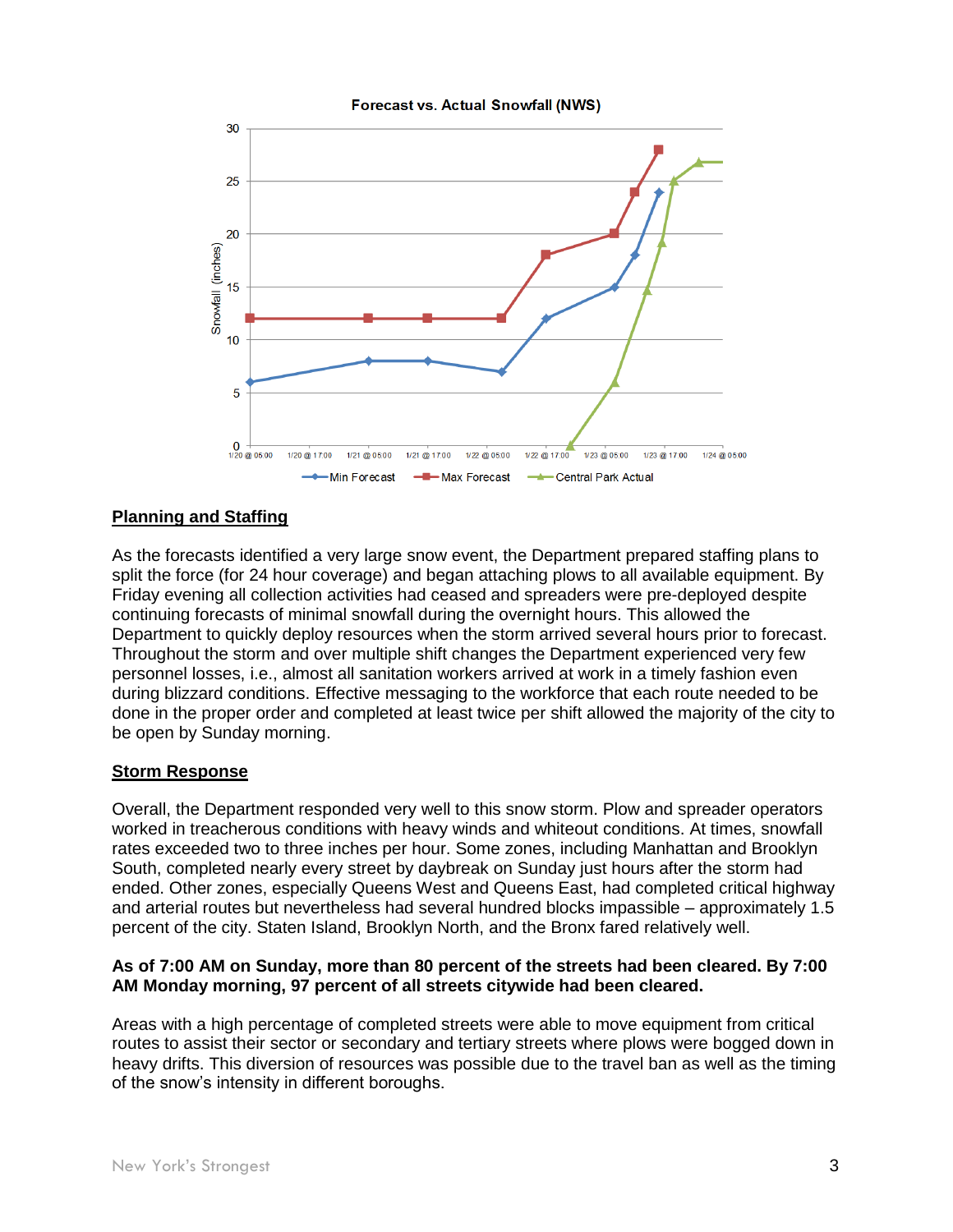In some neighborhoods, particularly in Queens, streets remained impassable on Sunday and in some places into the day on Monday, with the last 30 blocks completed on Tuesday. These hard hit neighborhoods included: Sunnyside, Corona, East Elmhurst, and Jackson Heights, as well as portions of Ridgewood, Middle Village, and Woodhaven. Snow accumulations in these areas required the use of front-end loaders to clear, as standard plows and V-plows could not push through the accumulated snow and drifts of up to five feet in depth.

# *Equipment*

On the whole the equipment assigned to various routes was appropriate for the task. However, the pick-up plows assigned to very small streets that cannot accommodate a full size spreader or plow became overwhelmed in heavy snow and required front end loaders to clear. DSNY will utilize more front end loaders earlier in storms forecasted for extreme snow accumulations. On a positive note, the new chains purchased by the Department were very effective. There were almost no instances of broken chains. The storm also clearly identified the need for additional 4x4 vehicles for supervisors. Supervisors assigned Priuses either ended up having to ride in a spreader with the operator or were limited to cleared streets for supervision. For other tight streets, the city should consider eliminating the corner parking space as is done in Brooklyn Heights to ease the ability of plows to enter blocks. The preponderance of stuck trucks occurred at corners turning into blocks.

The volume of snow also required the Department to activate emergency piling and hauling contractors to move snow out of the streets and to melter operations. This resource was highly effective at leveraging our ability to further open up streets and bring the city back to normal.

On Sunday morning just hours after the snow had stopped, DSNY management identified several districts in Queens as needing additional equipment and manpower support and by 7:00 AM had reallocated 60 plows from Brooklyn, Manhattan, and the Bronx to Queens. Even with this additional equipment, the progress was slow as both DSNY plows and civilian vehicles were continuing to become stuck in heavy snow. Over the course of Sunday, 170 plows became stuck in snow in Queens. By Sunday afternoon, DSNY identified that front end loaders were the most effective equipment for clearing these streets and began diverting front end loaders from other boroughs to Queens. Beyond Queens, Brooklyn, Staten Island, and the Bronx all had pockets of streets that required front end loaders to clear on Sunday. By Sunday night as the other boroughs completed opening uncleared streets, all available front end loaders citywide were diverted to Queens to assist in snow clearing operations.

#### **Recommendation to maximize effectiveness of equipment:**

- Work with communities to consider parking restrictions at the corners of certain very narrow streets to facilitate the turning radius of plows.
- Purchase additional 4x4 vehicles for supervisors for use during snow events.
- For storms with predicted accumulations over 12", DSNY will predeploy plowing front end loaders, and use them earlier in storm events.
- During large events, keep the haulster full of salt for better traction.

# *Routes*

A review of GPS data and route assignments shows that some routes were not plowed during the critical hours of accumulation by assigned plow operators, especially in parts of Queens.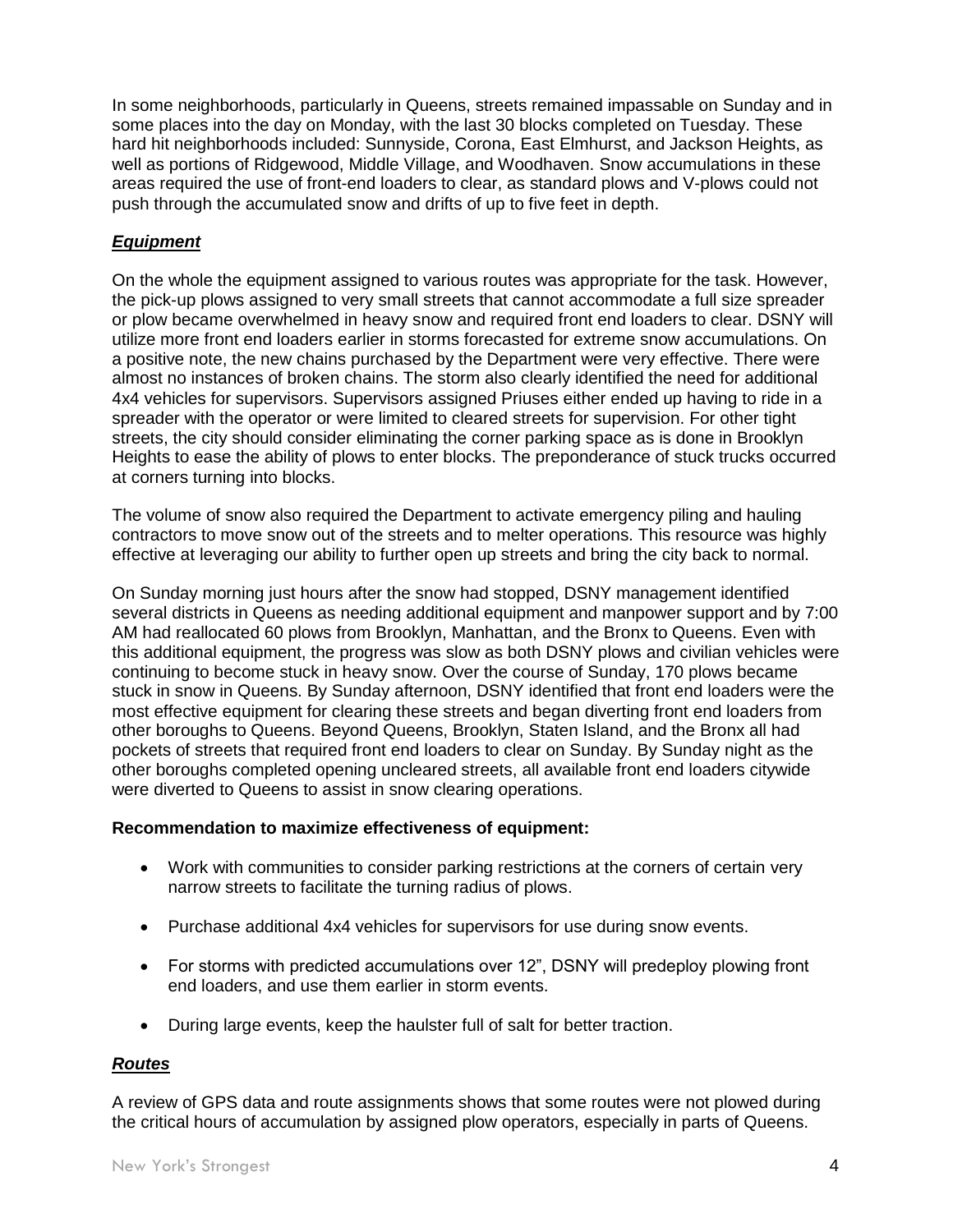This translated into streets where the depths of snow could not be plowed by standard equipment. Interviews with individual operators, supervisors, and managers to determine the cause of routes unplowed revealed that in many instances civilian automobiles blocked access to streets, the plows became stuck in heavy drifts and were unable to dig themselves out, or sanitation workers avoided streets for fear of becoming stuck. Data from the Tow Truck Task Force shows that over the first three days of the storm 183 vehicles had to be towed with 118 of those requests coming from Queens. The most common stuck vehicles were ambulances (94 tows) and private vehicles (78 tows). In addition, more than 656 DSNY vehicles became stuck, 192 during the day on Saturday and 464 on the overnight Saturday into Sunday. In very limited cases, plow operators were given the wrong route at roll call or were diverted to higher priority locations such as clearing a path for a tow truck to pull out an ambulance.

From the preliminary GPS data, it appears that by the time the night shift rolled out on Saturday evening, many streets that ultimately went unplowed had already received accumulations above the capacity of a standard collection truck with plow, as nearly 20 inches of snow had fallen by that time in much of the city.

We also analyzed the demographics of the sanitation workers assigned in each district to identify whether experience or home location may have played a role. Our assumption was that inexperienced operators may have lacked familiarity with proper plowing techniques or confidence necessary to successfully fight a historic blizzard. Surprisingly, nearly 60 percent of the stuck trucks were driven by sanitation workers with over 7 years of experience.

#### **Recommendations to improve coverage and route effectiveness:**

- Implement vehicular travel limitations earlier for large accumulation events to limit the number of stuck civilian vehicles.
- Improve the chains for FDNY ambulances and require volunteer ambulances to have chains.
- Provide additional snow training to all levels of sanitation workers, supervisors, and superintendents.
- Improve procedures for diverting plows from assigned routes to ensure that the sector is cleared before the snow becomes overwhelming.
- Computerize route assignments.

#### *Shift Change*

Shift change is always a challenge during winter weather events due to the volume of vehicles requiring refueling and repositioning as well as the need to move on the order of 5,500 sanitation workers either into or out of the garages. During the evening shift change period on Saturday, January 29, Queens had some of the highest accumulation rates of the entire storm. Between 5:00 PM and 8:00 PM, Queens East and West received five and six inches of snow, respectively. The remaining districts received between one and four inches of snow over the same period.

#### **Recommendations to improve shift changes:**

 Develop additional temporary parking for sanitation workers, e.g., close a block near garages in industrial areas that will not impact residential parking.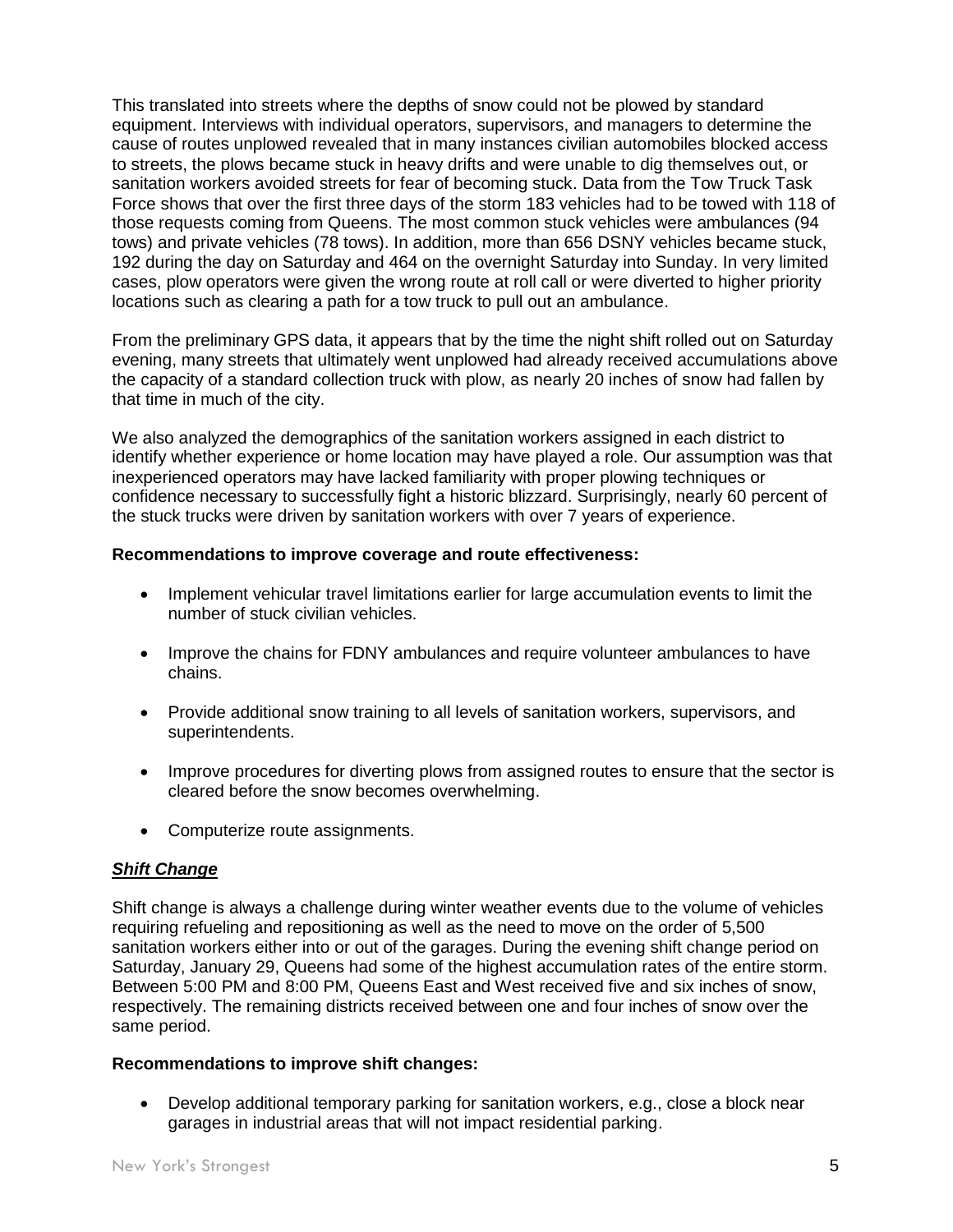Fuel more vehicles in the field or at other locations such as salt piles to reduce the congestion at the garages.

#### *Cross Walks/Bus Stops/Pedestrian Overpasses/Step Streets*

Snow laborers and DOT assistance have been a critical part of dealing with bus stops, cross walks, pedestrian overpasses and step streets. DOT's use of both an increased number of skid steers and laborers cleared these areas far more quickly than if DSNY had been solely responsible. In terms of snow laborers, recruitment lagged at the beginning of the week, but by the end of the week, DSNY was managing over 3,200 laborers. This stretched the Department's ability to properly supervise the laborers and get the most productivity out of them.

#### **Recommendations to improve snow response for pedestrian areas:**

- Identify and purchase additional skid steers to further mechanize the clearing of bus stops and cross walks.
- Pretreat step streets.
- Partner with volunteer teams to engage community groups in clearing these areas.
- Cap the number of snow laborers utilized to ensure proper supervision. Making the position somewhat "selective" will help drive people to participate early in the storm to get the work.
- Develop a more robust transportation plan for snow laborers to re-deploy laborers to districts where they are needed.
- Clarify a property owners responsibilities' for cross walks, muni meters, and fire hydrants.

#### *Situational Awareness*

PlowNYC and the department's internal GPS system proved critical for situational awareness. It allowed the department to more quickly identify areas in need and move additional equipment to meet it. However, over long duration events, reporting needs to provide more timely information to account for changing conditions and accumulations in the field.

As the number of streets needing to be cleared dwindled, coordination with elected officials and other community members became critical to meet the public's expectations.

#### **Recommendations to improve transparency and information flow:**

- Shift to reporting on the percent of streets completed after the last flake falls to provide a better picture of whether a street is passable.
- Integrate other sources of information more seamlessly from 311, OEM, social media, and elected officials, and improve public messaging in prioritizing plowing requests.

# *Tertiary Contractors*

DSNY employed four tertiary contracts in Staten Island, the Bronx, and parts of eastern Queens. These four contractors were responsible for 9,046 street segments. While one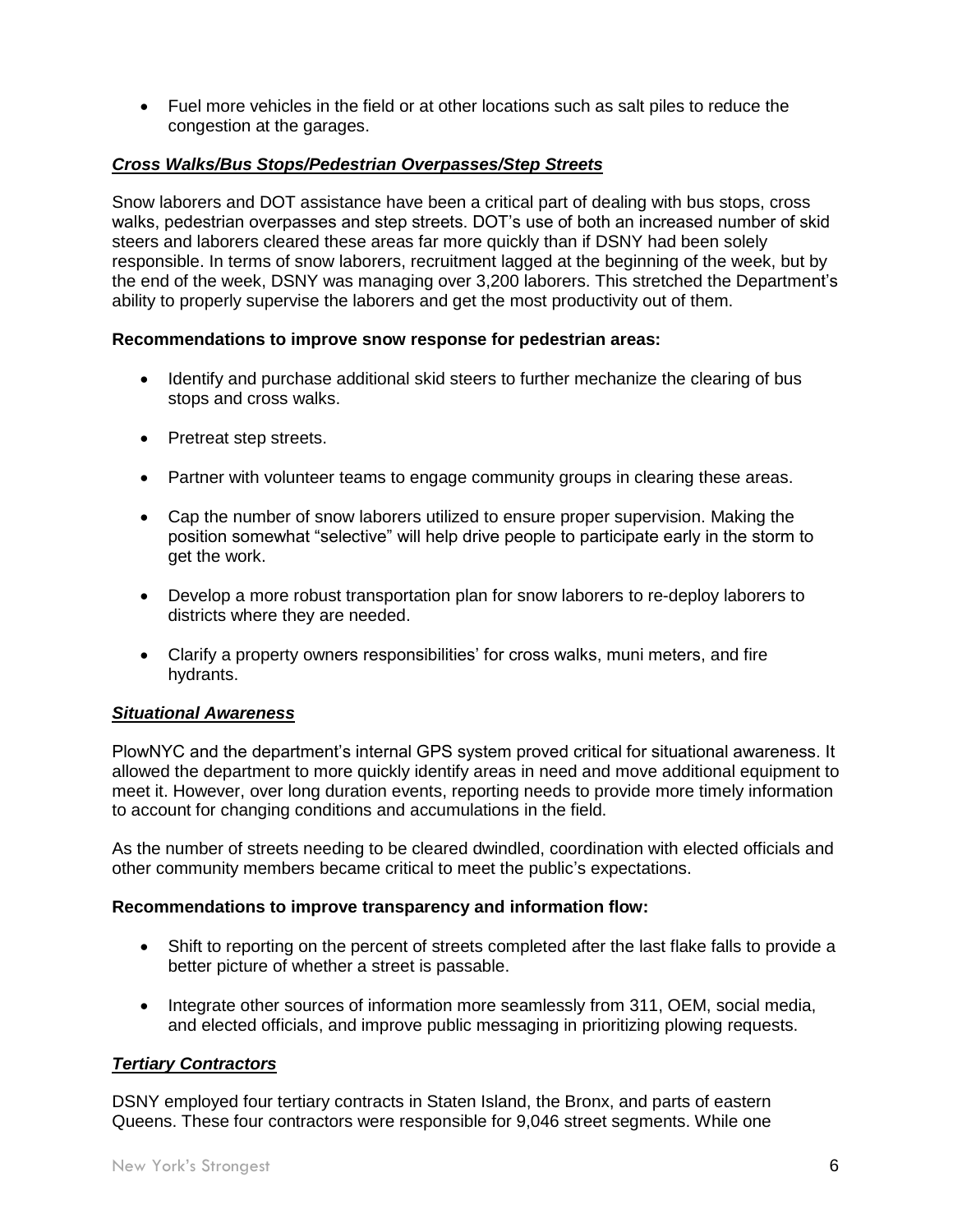contractor successfully met his contractual requirements, citywide, only 53 percent of the segments were completed over the course of the first 24 hours of the storm. One of the contractors walked off the job at 0200 Sunday morning. The equipment utilized by the contractors was overwhelmed in the high snow.

## **Recommendation to improve work previously done by tertiary contractors:**

 Further evaluate the performance of tertiary contractors and consider purchasing additional haulsters to plow tertiary streets using in-house resources.

## *Innovative Emergency Actions*

Before, during, and after the storm, the City and State took several steps to protect public safety on city roadways and encourage drivers to stay off the roads. These included:

- MTA Buses: The MTA pulled buses off of their routes at noon on Saturday. This was a dramatic improvement over prior major storms, as buses frequently lose traction and get stuck in the snow. Keeping the buses off of streets until Sunday morning gave DSNY a chance to completely plow most or all bus routes and ensure safe bus travel. In addition, it allowed bus service to quickly be reinstated on Sunday morning. Routes were clear and buses traveled freely.
- Travel Ban: The Mayor and Governor jointly issued a ban on travel beginning at 2:30 PM on Saturday. This successfully reduced the number of drivers on the road from the relatively high numbers on Saturday morning to almost zero. The travel ban gave DSNY the opportunity to continue plowing the streets through the evening relatively unimpeded. While DSNY plows did encounter some stuck vehicles particularly in Queens, we believe that the travel ban greatly reduced overall roadway traffic and allowed our plows to keep up with accumulations, especially on primary and critical routes. In the future, we would recommend instating the travel ban earlier to clear the streets ahead of the worst blizzard conditions.
- Week-long ASP Cancellation: Announcing the week-long ASP cancellation on Sunday was intended to give drivers the opportunity to leave their cars in place for the week and avoid throwing snow back into the streets. This approach worked well in some boroughs, especially Brooklyn and Manhattan. In Queens, however, the majority of drivers dug out their cars anyway, pushing the snow back into the streets due to the lack of alternative mass transit options.

DSNY will continue to drill down into the actual events to improve our response to large snow events.

#### **Summary of Recommendations:**

#### **Recommendation to maximize effectiveness of equipment:**

- Work with communities to consider parking restrictions at the corners of certain very narrow streets to facilitate the turning radius of plows.
- Purchase additional 4x4 vehicles for supervisors for use during snow events.
- For storms with predicted accumulations over 12", DSNY will predeploy plowing front end loaders, and use them earlier in storm events.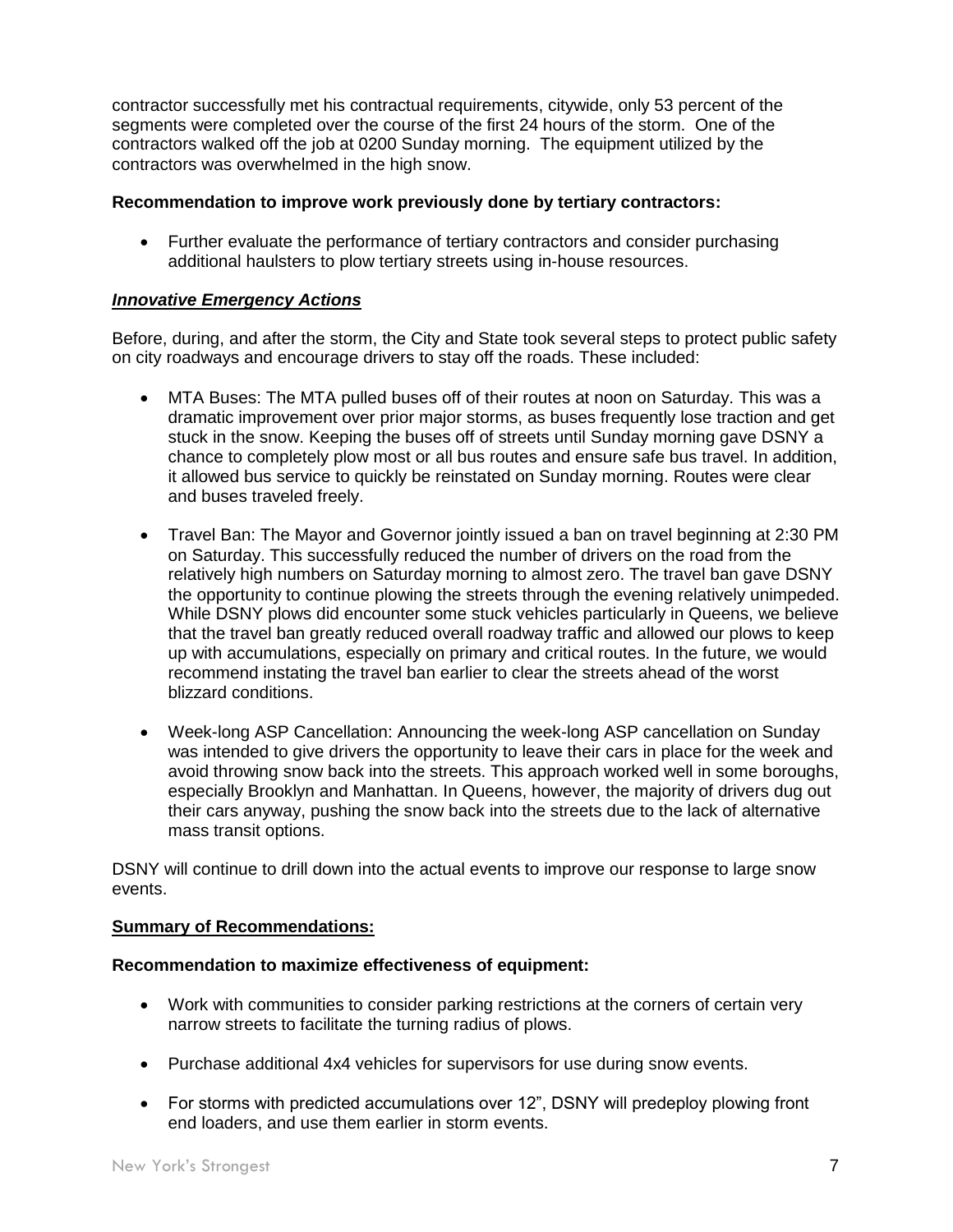During large events, keep the haulster full of salt for better traction.

# **Recommendations to improve coverage and route effectiveness:**

- Implement vehicular travel limitations earlier for large accumulation events to limit the number of stuck civilian vehicles.
- Improve the chains for FDNY ambulances and require volunteer ambulances to have chains.
- Provide additional snow training to all levels of sanitation workers, supervisors, and superintendents.
- Improve procedures for diverting plows from assigned routes to ensure that the sector is cleared before the snow becomes overwhelming.
- Computerize route assignments.

# **Recommendations to improve shift changes:**

- Develop additional temporary parking for sanitation workers, e.g., close a block near garages in industrial areas that will not impact residential parking.
- Fuel more vehicles in the field or at other locations such as salt piles to reduce the congestion at the garages.

# **Recommendations to improve snow response for pedestrian areas:**

- Identify and purchase additional skid steers to further mechanize the clearing of bus stops and cross walks.
- Pretreat step streets.
- Partner with volunteer teams to engage community groups in clearing these areas.
- Cap the number of snow laborers utilized to ensure proper supervision. Making the position somewhat "selective" will help drive people to participate early in the storm to get the work.
- Develop a more robust transportation plan for snow laborers to re-deploy laborers to districts where they are needed.
- Clarify a property owners responsibilities' for cross walks, muni meters, and fire hydrants.

# **Recommendations to improve transparency and information flow:**

- Shift to reporting on the percent completes after the last flake falls to provide a better picture of whether a street is passable.
- Integrate other sources of information more seamlessly from 311, OEM, social media, and elected officials, and improve public messaging in prioritizing plowing requests.